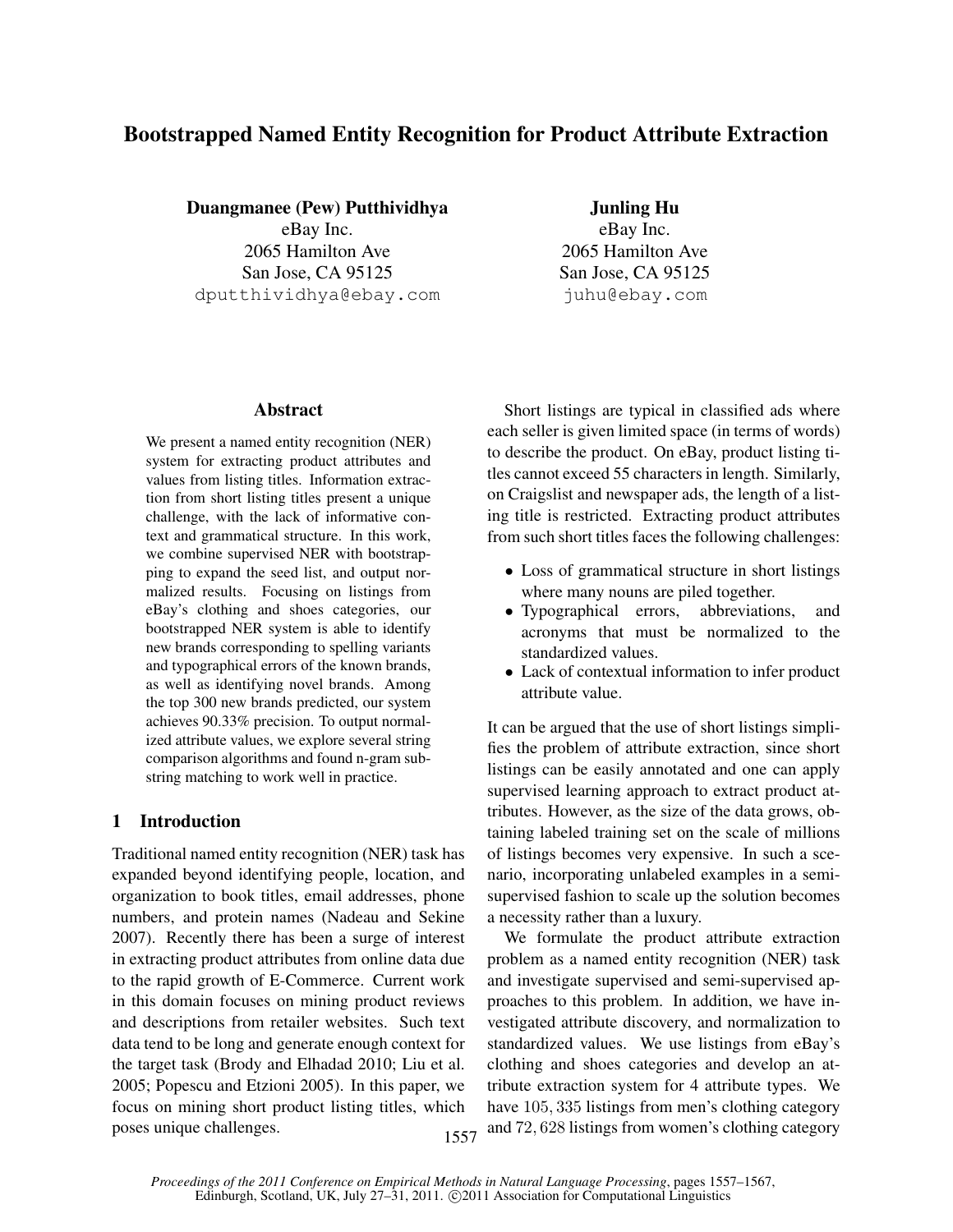on eBay, constituting a dataset of 1, 380, 337 word tokens.

In the first part of this work, we outline a supervised learning approach to attribute value extraction where we train a sequential classifier and evaluate the extraction performance on a set of hand-labeled listings. Using maximum entropy and SVM as the base classifier (for classifying the individual word tokens), a hidden Markov model (HMM) is trained on the the probabilistic output of the base classifier, and a sequential label prediction is obtained using a Viterbi decoding. We show a performance comparison of supervised HMM, MaxEnt, SVM, and CRF for this task.

In the second part of our work, to grow our seed list of attributes, we present a bootstrapped algorithm for attribute value discovery and normalization, honing in on one particular attribute (brand). The goal is given an initial list of unambiguous brands, we grow the seed dictionary by discovering context patterns that are often associated with such attribute type. First, we automatically partition data into a training/test set by labeling word tokens in each listing using exact matching to entries in the dictionary. Brand phrases that can be confused with other attributes, e.g. the word *camel* — both a brand and a color — will not be a part of this initial seed list to create the training set. A classifier is then trained to learn context patterns surrounding the known brands from the training set, and is used to discover new brands from the test set.

Finally, for known attribute values, we normalize the results to match to words in our dictionary. Normalizing the variants of a known brand to a single normalized output value is an important aspect of a successful information extraction system. To this end, we investigate several string similarity/distance measures for this task and found that  $n$ -gram substring similarity (Kondrak 2005) yields accurate normalization results.

The main contribution of this work is a product attribute extraction system that addresses the unique problems of information extraction from short listing titles. We combine supervised NER with bootstrapping to expand the seed list, and investigate several methods to normalize the extracted results. Our system has been tested on large-scale eBay listing datasets to demonstrate its effectiveness.

# 2 Related Work

Recent work on product attribute extraction by (Brody and Elhadad 2010) applies a Latent Dirichlet Allocation (LDA) model to identify different aspects of products from user reviews. Similar work is presented in (Liu et al. 2005). Topic models such as LDA groups similar words together by identifying topics (product aspects) from patterns of wordoccurrences. Such grouping can discover new aspects of a product such as "portability" (for netbook computers), but it may generate aspects that are vague and not easily interpretable. Indeed, how to refine discovered aspects and clean up words in each aspect remains an open question. The LDA approach also treats documents as bags of words, where important information in word sequences is not taken into account in learning the model.

Our work is most closely related to (Ghani 2006), where a set of product attributes of interests are predefined and a supervised learning method is applied to extract the correct attribute values for each class. Starting out from a small set of training examples, a bootstrapping technique is used to generate more training data from unlabeled data. The main difference to our method lies in how bootstrapping is used. (Ghani 2006) used EM to add more training data from unlabeled data, while in our approach bootstrapping is used to expand the seed list. First, we automatically generate labeled data by matching seed list to unlabeled data. Then, these auto-labeled training set is used to train a classifier to identify new attribute values from a separate set of unlabeled data. Thirdly, newly discovered product attribute values are added back to our seed list. Thus our original classifier for product attribute extraction can be improved through an expanded seed list.

In (Ghani and Jones 2002; Jones 2005), several bootstrapping methods are compared. These methods include self-training, co-EM and EM. All of these approaches are different from ours, as described in detail earlier. In (Probst et al. 2006), a Naive Bayes learner is combined with Co-EM to generate more training data from unlabeled data, and attribute-value pairs are extracted on adjacent words.

The automatic bootstrapping in this paper was inspired by (Pakhomov 2002)—an acronym expansion algorithm for medical text documents. The underly-1558 ing assumption is that abbreviated forms and their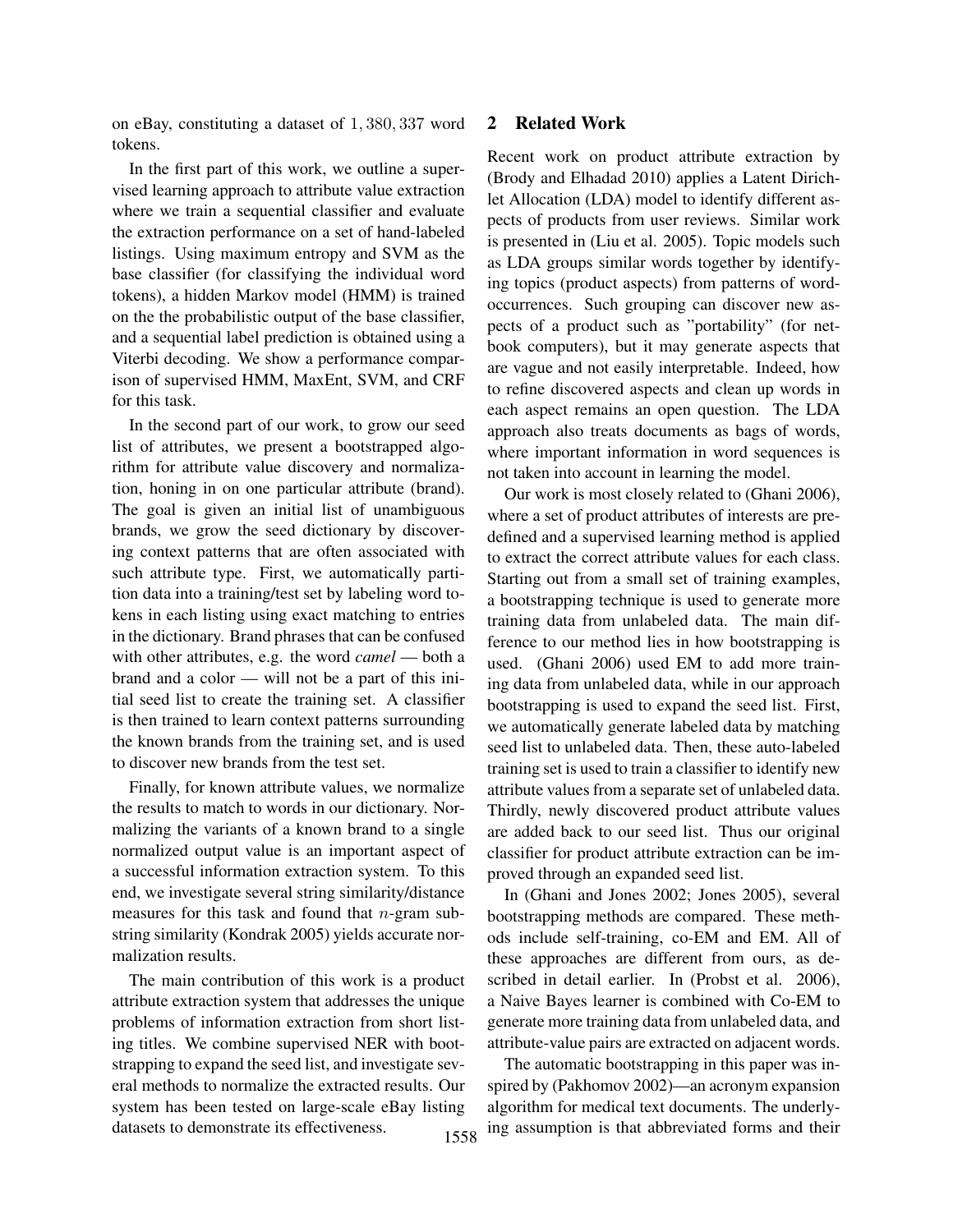corresponding expansions occur in similar contexts; consequently, the surrounding context patterns can be used in associating the correct expansion to its acronym.

Our seed list expansion algorithm indeed bears some similarity to the work of (Nadeau el al 2006) and (Nadeau 2007). In (Nadeau el al 2006), automobile brands are learned automatically from web page context. First, a small set of 196 seed brands are extracted together with their associated web page contexts from popular news feed. The web context is subsequently used to extract additional automobile brands, which result in a total of 5701 brands. However, the reported results in (Nadeau el al 2006) have low precision, in some case less than 50%. Eventually their approach needs to rely on rule-based ambiguity resolver to increase the precision. Our system does not rely on manually created rules.

A more NLP-oriented approach is proposed in (Popescu and Etzioni 2005), where noun phrases are extracted from online user reviews. Their system tries to identify product features and user opinions from such noun phrases. A PMI (pointwise mutual information) score is evaluated between each noun phrase and discriminators associated with the product class. The noun-phrase approach does not work well in informal texts. In our case, user-generated short product listings may have many nouns concatenated together without forming a phrase or obeying correct grammatical rules.

Finally, another similar bootstrapping method is presented in (Mintz et al. 2009), where instances of known entity relations (or seed list in our paper) are matched to sentences in a set of Wikipedia articles, and a learning algorithm is trained from the surrounding features of the entities. The trained model is then applied to a test set of Wikipedia articles, and has been reported to be able to discover new instances. In our case, we apply our learned model to a new test set, and discover new brand names from the listings.

The nature of non-grammatical text we face makes our work similar to the NER work on informal texts. (Minkov et al. 2005) proposes an NER system that extracts personal names from emails. The work in (Gruhl et al 2009) identifies song titles from online forums on popular music, where song titles can be very ambiguous. By using real-world,

constraints such as known song titles, (Gruhl et al 2009) restricts the set of possible entities and are able to obtain reasonable recognition performance.

# 3 Corpus

The data used in all analysis in this paper is obtained from eBay's clothing and shoes category. Clothing and shoes have been important revenue-generating categories on the eBay site, and a successful attribute extraction system will serve as an invaluable tool for gathering important business and marketing intelligence. For these categories, the attributes that we are interested in are *brand (B)*, *garment type/style (G)*, *size (S)*, and *color (C)*. We gather 105, 335 listings from men's clothing category and 72, 628 listings from women's clothing category, constituting a dataset of 1, 380, 337 word tokens. On average, each listing title contains 7.76 words.

A few examples of listings from eBay's clothing and shoes categories are shown in Fig 1. When designing an attribute extraction system to distinguish between the 4 attribute types, we must take into account the fact that individual words alone — without considering context — are ambiguous, as each word can belong to multiple attribute types. To give concrete examples, *inc* is a brand name of women's apparel but many sellers use it as an acronym for inch (brand vs. size). The word *blazer* can be a brand entity or it can be a garment type (brand vs. garment type). In addition, like other real-world user-generated texts, eBay listings are littered with site-specific acronyms, e.g. *BNWT* (brand new with tag), *NIB* (new in box), and abbreviations introduced by individual sellers, e.g. *immac* (immaculate), *trs* (trousers). In designing an information extraction system for our dataset, we need to account for the general as well as specific properties of our dataset.

#### 4 Supervised Named Entity Recognition

In the first part of this work, we adopt a supervised named entity recognition (NER) framework for the attribute extraction problem from eBay listing titles. The goal is to correctly extract attribute values corresponding to the 4 attribute types, from each listing. One key assumption of the supervised learning paradigm is the availability of a labeled training data for training a classifier to distinguish between different classes. We generate our training data in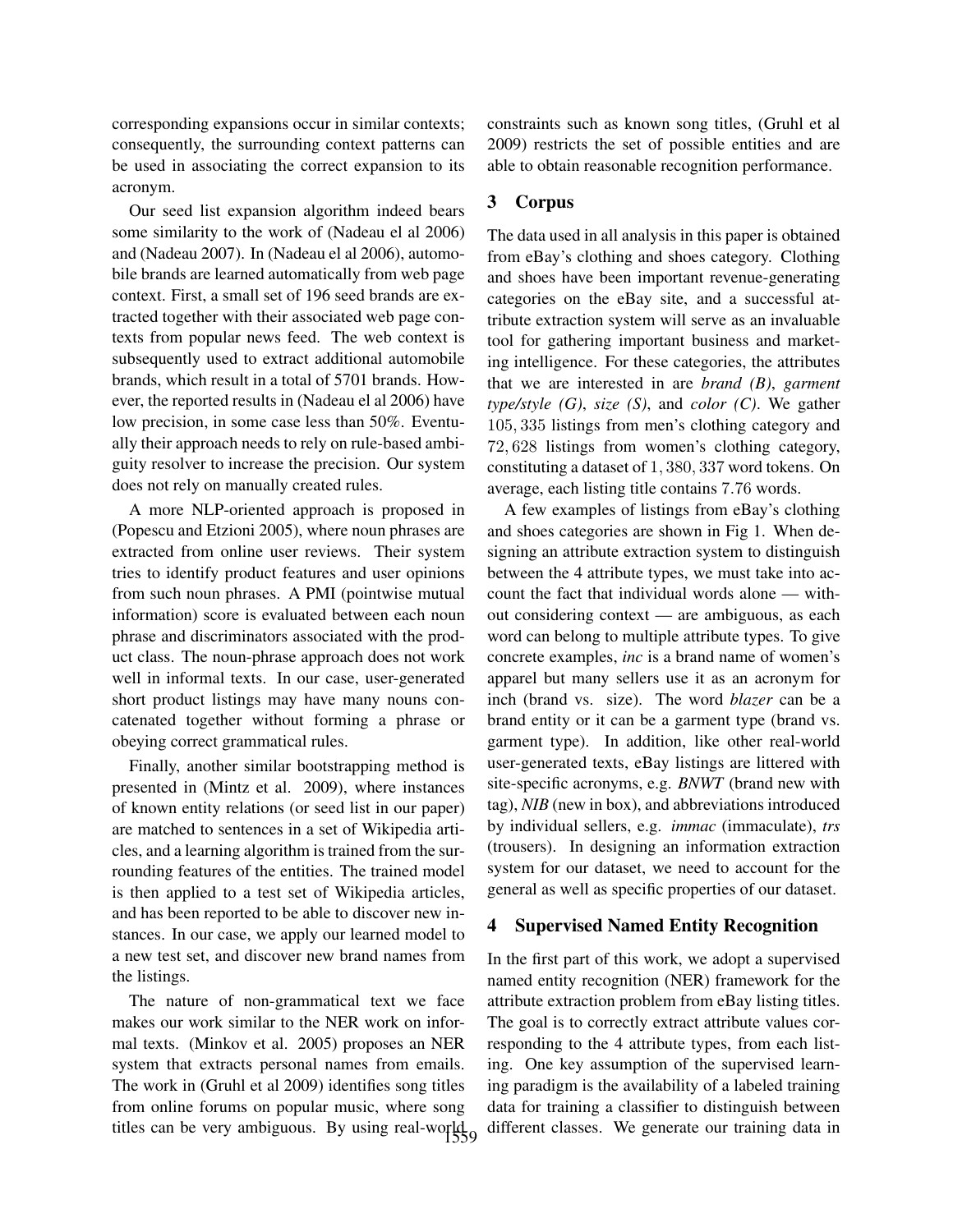NEXT Blue Petite Bootcut jeans size 12 BNWT Β  $\mathcal{C}$ NA NA G S S NA Paul Smith Osmo White Plimsoll Trainers - UK 6 RRP : £ 100 NA S S NA NA NA NA  $NA$ C NA G

Figure 1: Example listings and their corresponding labels from the clothing and shoes category.

the following manner. For each listing, we remove extraneous punctuation symbols  $(*, (),!, :,,:)$  and tokenize each listing into a sequence of tokens. Given 4 dictionaries of seed values for the 4 attribute types, we match  $n$ -gram tokens to the seed values in the dictionaries, and create an initial round of labeled training set, which must then be manually inspected for correctness. In this work, we tagged and manually verified 1, 000 listings randomly sampled from the 105, 335 listings from the men's clothing category, resulting in a total of 7, 921 labeled tokens with 1, 521-word vocabulary. Fig. 1 shows examples of labeled listings, with tags *B* corresponding to brand, *C* for color, *S* for size, *G* for garment type/style, and *NA* for none of the above.

## 4.1 Classifiers

One of the most popular generative model based classifiers for named entity recognition tasks is Hidden Markov Model (HMM), which explicitly captures temporal statistics in the data by modeling state (label/tag) transitions over time. Discriminative classifiers, which directly model the posterior distribution of class label given features, i.e. SVM (Isozaki and Kazawa 2002) and Maximum Entropy model for NER (Chieu and Ng 2003), have been shown to outperform generative model based classifiers. More recently, Conditional Random Fields (CRF) (Feng and McCallum 2004; McCallum 2003) has been proposed for a sequence labeling problem and has been established by many as the state-ofthe-art model for supervised named entity recognition task. In this section, we briefly summarize the pros and cons of each approach.

# 4.1.1 Hidden Markov Models

A hidden Markov model (HMM) is a probabilistic generative model for sequential data. HMM is characterized by 2 sets of model parameters — emission probabilities which produce the observation variable given the hidden state, and the state transition probability matrix which captures the temporal correlation in the hidden state sequences. Given a set of  $12\overline{60}$ 

beled training sequences as shown in Figure 1, one can train an HMM to model temporal statistics in the observation sequences. In our task, a sequence of word tokens from listing titles are our observations. One simple approach to use HMM is to set a hidden state to correspond to a tag class. In the training phase, since all the tags are given, the hidden states indeed become visible and inference in this model becomes much more simplified. The multinomial parameter for the emission probabilities  $p(w|s)$ can be learned with a closed-form update (maximum likelihood estimate). During testing, however, an efficient forward-backward algorithm must be used to infer the most likely tag sequence that accounts for the observation.

One main drawback of HMM is the type of features that it can handle. Like other probabilistic generative models, in order to account for rich, overlapping feature sets, e.g. text formatting features, the correlation structures in the overlapping features must be explicitly modeled. Indeed, in the classic HMM based NER, the simple feature used is the word identity itself, which might not be sufficiently discriminative in distinguishing between different classes. In addition, because of data sparsity (out-of-vocabulary) problem due to the long-tailed distribution of words in natural language, sophisticated unknown word models are generally needed for good performance (Klein et al. 2003).

#### 4.1.2 Maximum Entropy models

The principle of maximum entropy states that among all the distributions that satisfy feature constraints, we should pick the distribution with the highest entropy, since it makes the least assumption about the data and will have better generalization capability to unseen data. Maximum entropy classifier, therefore, is the highest entropy conditional distribution of the class label given features, which has been shown to conveniently take an exponential form. Maximum entropy classifier is thus closely related to logistic regression model.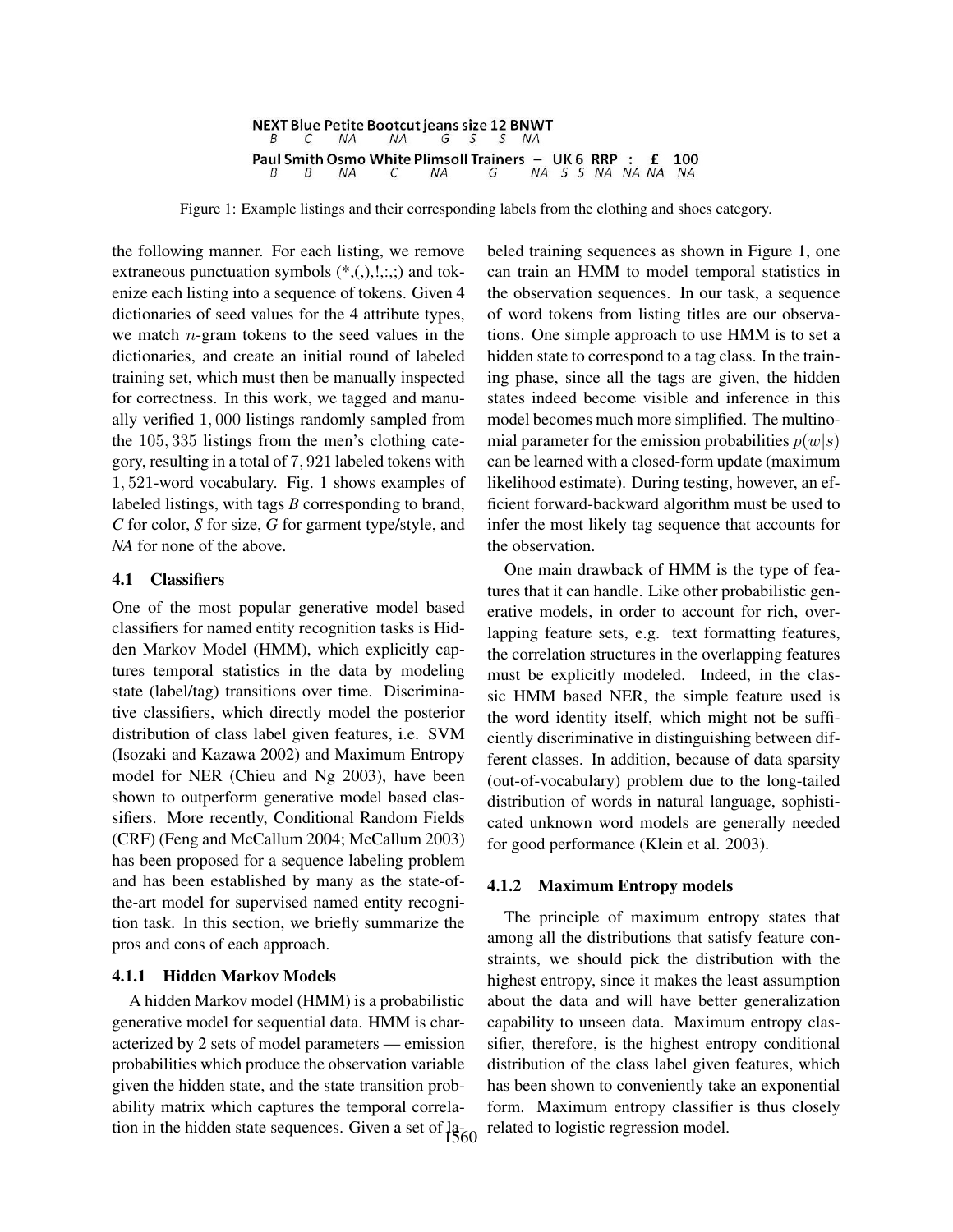| - Position from the beginning of listing<br>- Position to the end of listing<br><b>Orthographic Features:</b><br>- Identity of the current word<br>- Current word contains a digit<br>- Current word contains only digits<br>- Current word is capitalized<br>- Current word begins with a capitalized letter followed by<br>all non-cap letters.<br>- Current word is $\&$<br>- Current word is $\mathcal{L}$<br>- N-gram substring features of current word ( $N = 4, 5, 6$ )<br><b>Context Features:</b><br>- Identity of 2 words before the current word<br>- Identity of 2 words after the current word<br>- Previous word is <i>from</i><br>- Previous word is by |
|-------------------------------------------------------------------------------------------------------------------------------------------------------------------------------------------------------------------------------------------------------------------------------------------------------------------------------------------------------------------------------------------------------------------------------------------------------------------------------------------------------------------------------------------------------------------------------------------------------------------------------------------------------------------------|
|                                                                                                                                                                                                                                                                                                                                                                                                                                                                                                                                                                                                                                                                         |
|                                                                                                                                                                                                                                                                                                                                                                                                                                                                                                                                                                                                                                                                         |
|                                                                                                                                                                                                                                                                                                                                                                                                                                                                                                                                                                                                                                                                         |
|                                                                                                                                                                                                                                                                                                                                                                                                                                                                                                                                                                                                                                                                         |
|                                                                                                                                                                                                                                                                                                                                                                                                                                                                                                                                                                                                                                                                         |
|                                                                                                                                                                                                                                                                                                                                                                                                                                                                                                                                                                                                                                                                         |
|                                                                                                                                                                                                                                                                                                                                                                                                                                                                                                                                                                                                                                                                         |
|                                                                                                                                                                                                                                                                                                                                                                                                                                                                                                                                                                                                                                                                         |
|                                                                                                                                                                                                                                                                                                                                                                                                                                                                                                                                                                                                                                                                         |
|                                                                                                                                                                                                                                                                                                                                                                                                                                                                                                                                                                                                                                                                         |
|                                                                                                                                                                                                                                                                                                                                                                                                                                                                                                                                                                                                                                                                         |
|                                                                                                                                                                                                                                                                                                                                                                                                                                                                                                                                                                                                                                                                         |
|                                                                                                                                                                                                                                                                                                                                                                                                                                                                                                                                                                                                                                                                         |
|                                                                                                                                                                                                                                                                                                                                                                                                                                                                                                                                                                                                                                                                         |
|                                                                                                                                                                                                                                                                                                                                                                                                                                                                                                                                                                                                                                                                         |
|                                                                                                                                                                                                                                                                                                                                                                                                                                                                                                                                                                                                                                                                         |
|                                                                                                                                                                                                                                                                                                                                                                                                                                                                                                                                                                                                                                                                         |
| - Previous word is <i>and</i>                                                                                                                                                                                                                                                                                                                                                                                                                                                                                                                                                                                                                                           |
| - N-gram substring features of neighboring words ( $N = 4, 5, 6$ )                                                                                                                                                                                                                                                                                                                                                                                                                                                                                                                                                                                                      |
| <b>Dictionary Features:</b>                                                                                                                                                                                                                                                                                                                                                                                                                                                                                                                                                                                                                                             |
| - Membership to the 4 dictionaries of attributes                                                                                                                                                                                                                                                                                                                                                                                                                                                                                                                                                                                                                        |
| - Exclusive membership to dictionary of brand names                                                                                                                                                                                                                                                                                                                                                                                                                                                                                                                                                                                                                     |
| - Exclusive membership to dictionary of garment types                                                                                                                                                                                                                                                                                                                                                                                                                                                                                                                                                                                                                   |
| - Exclusive membership to dictionary of sizes                                                                                                                                                                                                                                                                                                                                                                                                                                                                                                                                                                                                                           |
| - Exclusive membership to dictionary of colors                                                                                                                                                                                                                                                                                                                                                                                                                                                                                                                                                                                                                          |

Table 1: Feature set used in discriminative classifiers.

MaxEnt classifiers (Ratnaparkhi 1996; Ratnaparkhi 1998) have been applied to various NLP applications. The attraction of the framework lies in the ease with which different information sources used in the modeling process are combined and the good results that are reported with the use of these models. The set of redundant features used for the MaxEnt classifier is the same as those used for the SVM classifier, which we outline in the next section.

# 4.1.3 Support Vector Machines

Support Vector Machine (SVM) is yet another popular classifier for a supervised NER task. In a binary classification case, SVM finds parameters of a linearly separating hyperplane that best separates data from the 2 classes, in a sense that the margin of separation is maximized. Since only the samples closest to the decision boundary (the so-called support vectors) determine the location of the separating hyperplane, SVM can be trained on very few training examples even for data in a high-dimensional space. For our supervised NER system, we use the following features, as described in detail in Table 1, as input to the discriminative classifiers.

The use of char  $N$ -gram ( $N$ -gram substring) features was inspired by the work of (Klein et al. 2003), where the introduction of such features has been

shown to improve the overall F1 score by over 20%. In (Kanaris et al. 2006), char N-gram features consistently outperform word features in learning effective spam classifiers. Indeed the use of character Ngram features as an input to the classifier subsumes the use of prefix, suffix, and the entire word features. Generally speaking, char  $N$ -gram features provide a more robust representation against misspelling since string s1 and its spelling variant s2 may share many char N-gram substrings in common.

POS and punctuation features are not used in our NER system. This is mainly due to the fact that eBay listing titles are not complete sentences and the output from running a POS tagger through such data can indeed be unreliable. For punctuation features, eBay sellers are known to abuse punctuation marks excessively to draw attention of the potential buyers to click on their listings. In addition, we find that morphological features are less predictive of entity names in eBay listing titles than they are in formal documents. To give a concrete example, capitalization is a good predictor of entity names in traditional NER systems, but on the eBay site, many sellers use all-cap or all-lowercase letters for every word in their titles, bringing into question the discriminative power of widely used features in traditional NER systems.

# 4.1.4 Viterbi Smoothing

The Viterbi algorithm can be used to smooth the prediction output from SVM or MaxEnt. More specifically, the Viterbi decoder enforces the temporal consistency on the individual label prediction as inferred by the base classifier — MaxEnt or SVM, independently based on the feature representation of each word token. The probabilistic ouput of the base classifier is the observation or evidence, while the temporal consistency is encoded in the empirical state transition probability matrix inferred from the training data. This scenario is analogous to comparing MAP (maximum a priori) estimate with that of ML (maximum likelihood) in that the former incorporates a prior belief when making a final estimate of the parameter values (most likely label sequence predicted by the Viterbi algorithm), while the latter uses only the observation to infer the most likely parameter estimate (independently inferred predicted labels of each word token from the base classifier).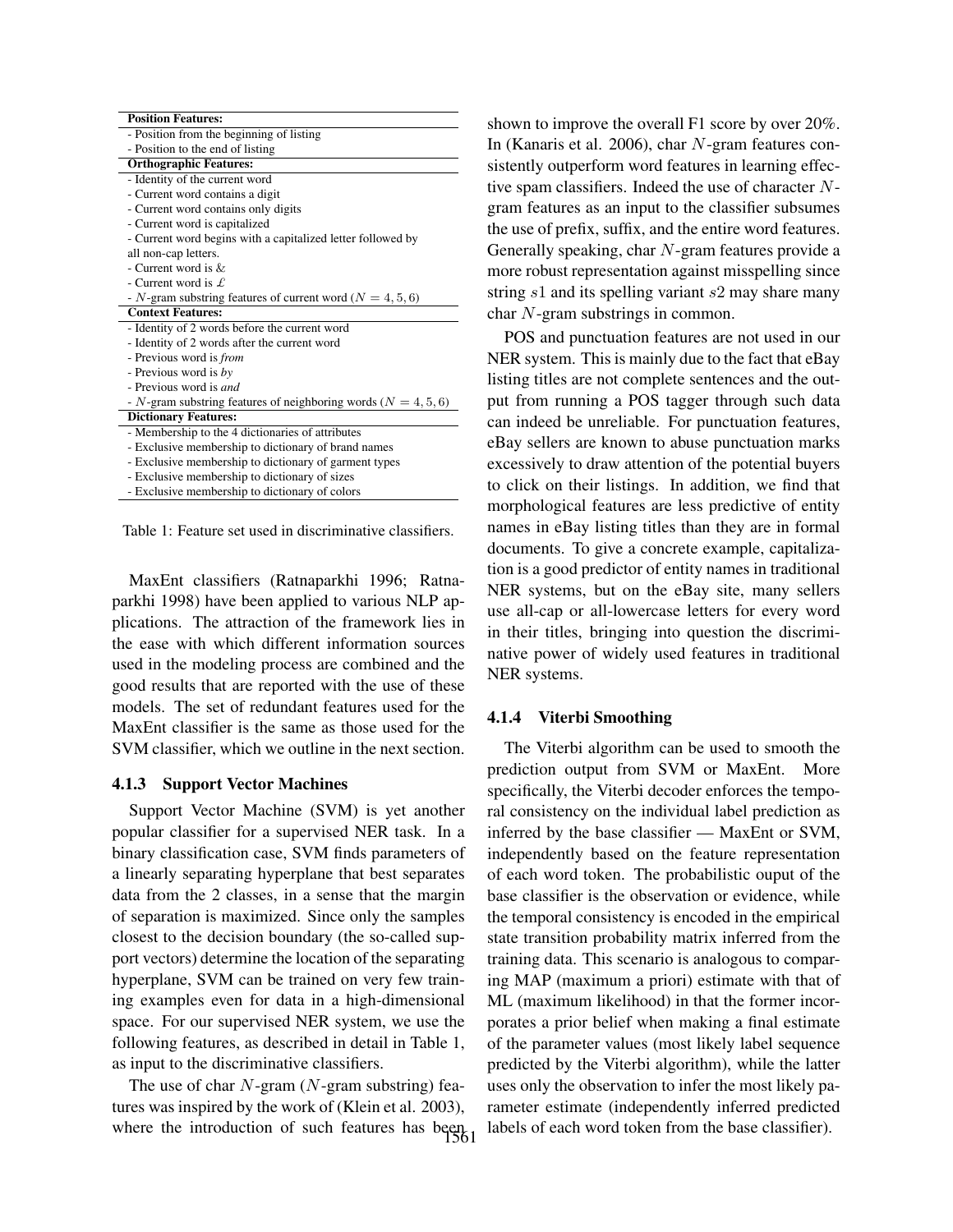We adopt the approach from the work of (Chieu and Ng 2003), which uses Viterbi to improve the classification results from MaxEnt classifier for NER tasks. Instead of computing the transition probability matrix by recording the frequency of how many times state  $i$  at time  $T$  transitions to state j at time  $T + 1$ , we simply record that this state i to  $j$  transition is admissible. This approach, indeed, divides a set of all label sequences into ones that are admissible and inadmissible, and assign equal probabilities to all the admissible sequences. Such an approach therefore eliminates all the inadmissible sequences of labels (i.e. prohibit the scenario where *-in* sub-tag is followed by *-begin* sub-tag), while allowing the Viterbi algorithm to give more weight to the classification outputs from SVM or MaxEnt.

# 4.1.5 Conditional Random Field (CRF)

Conditional Random Field, since its conception in the seminal work of (Lafferty et al. 2002), is a discriminative classifier for sequential data that combines the best of both worlds. Like SVM and Max-Ent, CRF is a discriminative classifier that directly models the conditional distribution of the target variable given the observed variable, i.e. no modeling resource is wasted in modeling complex correlation structures in the observation sequences. Like HMM, CRF makes prediction on the label sequence by incorporating the temporal smoothness. Indeed CRF has been established by many as the state-of-theart supervised named entity recognition system for traditional NER tasks (Feng and McCallum 2004; McCallum 2003), for NER in biomedical texts (Settles 2004), and in various languages besides English, such as Bengali (Ekbal et al. 2008) and Chinese (Mao et al 2008). Various modifications to CRF have recently been introduced to take into account of non-local dependencies (Krishnan and Manning 2006) or broader context beyond training data (Du et al. 2010).

# 4.2 Experimental Results

In this section, we compare the generative model based and discriminative model classifiers for supervised NER tasks. Given 1, 000 manually tagged listings from the clothing and shoes category in eBay, we adopt a 90-10 split and use 90% of the data for training and 10% for testing. Each listing title is tokenized into a sequence of word tokens, each manu-

|                         | <b>SVM</b> | MaxEnt   HMM |       | <b>CRF</b>     |
|-------------------------|------------|--------------|-------|----------------|
| w/o Viterbi   $89.05\%$ |            | 87.64%       |       |                |
| w/Viterbi               | 89.47%     | 88.13%       | 83.82 | $\vert$ 93.35% |

Table 2: Classification accuracy (%) on 9-class NER on men's clothing dataset, comparing SVM, MaxEnt, supervised HMM, and CRF.

ally assigned to one of the 5 tags: brand  $(B)$ , size (*S*), color (*C*), garment type (*G*), and none of the above (*NA*). In order to more accurately capture the boundary of multi-token attribute values, we further sub-divide each tag into 2 classes using *-beg* and *-in* sub-tags. This step increases the number of classes that our classifier needs to handle from 5 to 9 classes given as follows: {*B-beg*, *B-in*, *C-beg*, *C-in*, *S-beg*, *S-in*, *G-beg*, *G-in*, and *NA*}.

Table 2 shows a comparison of classification accuracy from 4 classifiers — SVM, MaxEnt, HMM, and CRF. Supervised HMM, with the most simplistic feature, yields the baseline result at 83.82% accuracy. All the discriminative classifiers — CRF, Max-Ent, and SVM — outperform the baseline by HMM, with CRF improving on the baseline performance by the largest margin, concurring to other reports of its state-of-the-art results. Indeed, when using exactly the same set of features as SVM and MaxEnt, the performance of CRF indeed drops to 89.11%, which is on par with that of SVM and MaxEnt. However, when restricting to using dictionary and word identity features, the performance of CRF improves, indicating the importance of feature selection to such model. SVM and MaxEnt yield similar performance with SVM slightly outperforming MaxEnt classifier by 1.6%. The incorporation of temporal smoothness constraint enforced by the Viterbi algorithm slightly improves the label sequence prediction (comparing row 1 and row 2 in Table 2).

The HMM implementation used in our experiments is the Hunpos tagger in (Halacsy et al. 2007), which captures the state transitional probabilities using second-order Markov model. For SVM, we use the popular libSVM package (Chang and Lin 2001) which produces probabilistic output from fitting a sigmoid function to the distances between samples and the separating hyperplane. We use linear kernel in our experiments, although RBF kernel with grid search for optimal parameters yield slightly superior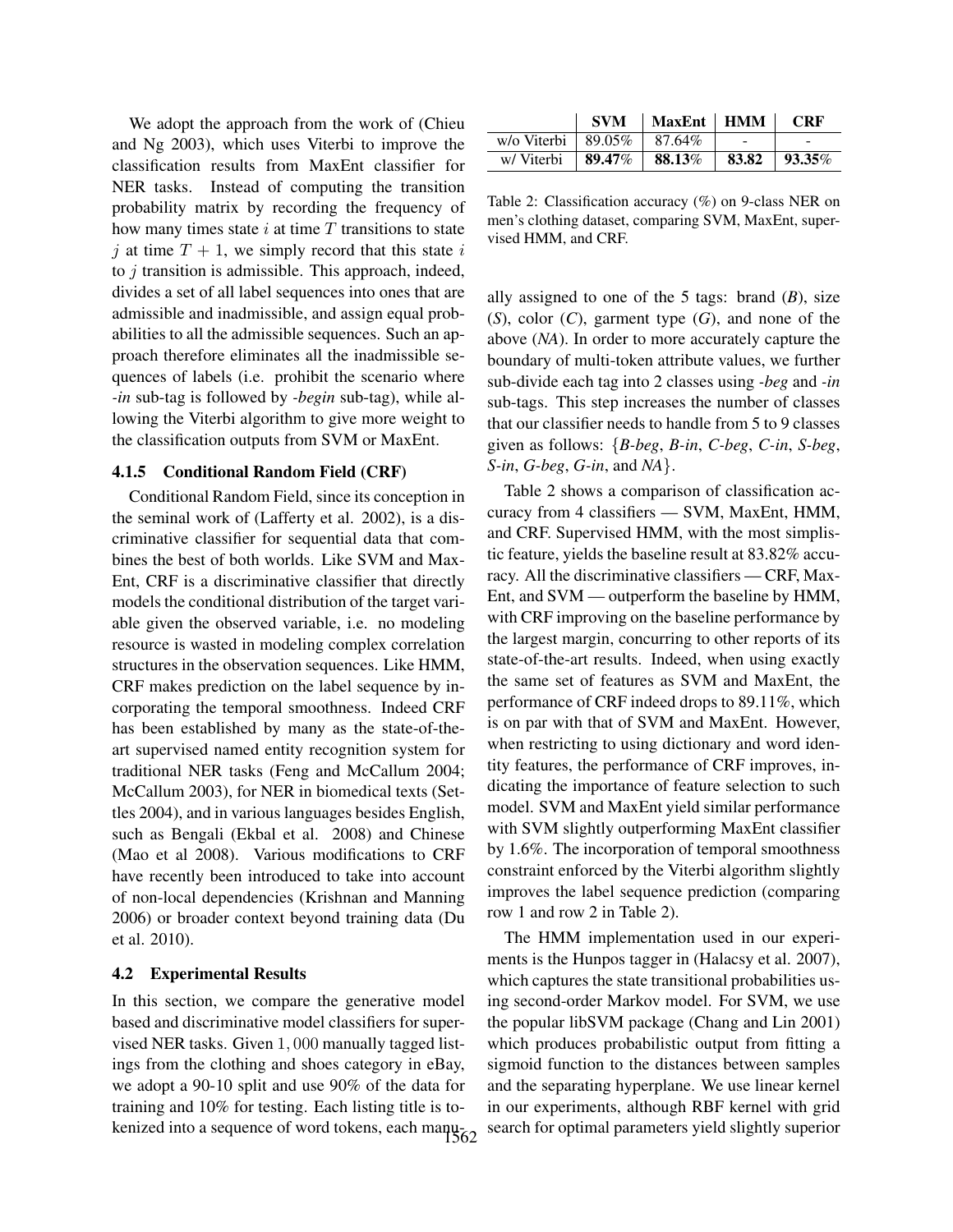performance, with a significantly higher computational cost. The MaxEnt implementation used in our experiment is the version available from the NLTK toolkit, with BFGS optimizer. For CRF, we use the linear-chain CRF model available from the Mallet package<sup>1</sup>.

# 5 Bootstrapping for Dictionary Expansion

The supervised learning approach assumes the existence of an annotated set of training data. Often times, training data must be painstakingly marked up and collecting large-scale labeled training examples can be very costly. In recent years, more and more research effort has been focused on how to leverage a vast amount of unlabeled data in a semisupervised or entirely unsupervised fashion for NER as well as for other similar NLP tasks, e.g. POS tagging, sentence boundary detection, and word sense disambiguation (Riloff 1999; Ghani and Jones 2002; Probst et al. 2006; Brody and Elhadad 2010; Haghighi 2010).

One way to incorporate a vast amount of unlabeled data is to learn a clustering of words that assigns syntactically similar words to the same clusters. Popular clustering algorithms used prevalently in many NER systems are, for example, the combination of distributional and morphological similarity work of (Clark 2003) or the classic N-gram language model based clustering algorithm of (Brown et al. 1992). In such a system, when training an NER classifier, we introduce a word cluster id as an additional feature in the input, with the hope that the model will pick out clusters that are highly indicative of each class. When encountering words that are out-of-vocabulary (OOV) in the test set, if those words are assigned the same cluster membership as some other words in the training set, the cluster feature will fire, allowing for correct classification results to be obtained (Lin and Wu 2009; Faruqui and Pado 2010).

# 5.1 Growing Seed Dictionary

In this work, we focus on the problem of how to grow the seed dictionary and discovering new brand names from eBay listing data. While the performances of supervised NER classifiers as described in sections 4.1.1-4.1.5 are satisfactory, in practice, however, especially with a small training set size, we often find that the trained model puts too much weight on the dictionary membership feature and new attribute values are not properly detected. In this section, instead of using the seed list of known attribute values as a feature into a classifier, we use the seed values to automatically generate labeled training data. For the specific case of brand discovery, this initial list used to generate training data must contain only names that are unambiguously brands. We hence remove ambiguous names or phrases that belong to multiple attribute types from the list, such as *jumpers*(both a brand name and a garment type), or (ii) *camel* is a short name of brand *Camel active* as well as a color, or (iii) *lrg* is an acronym for a brand as well as an acronym for large which specifies size.

The training/test data is generated by matching N-gram tokens in listing titles to all the entries in the initial brand seed dictionary. Following the convention in (Minkov et al. 2005), we use the following set of 5 tags, (1) one-token entity (B1 tag) (2) first token of a multi-token entity (Bo tag for Brandopen) (3) last token of a multi-token entity (Bc tag for Brand-close) (4) middle token of a multi-token entity (Bi tag for Brand-inside) (5) token that is not part of a brand entity (NA tag). The listings with at least one non-NA tags are put in the training set, and listings that contain only NA tags are in the test set. Similar to the acronym expansion algorithm of (Pakhomov 2002) which learns contexts that associate acronyms to their correct expansions, the intuition behind our work in this section is that the classifier, trained on a labeled training set of known brands, learns context patterns that can discriminate the current word as being a brand (more precisely as part of a brand) from the other attribute types, which are now lumped together as *NA*.

# 5.2 Experiments

In the first experiment, a set of 72, 628 listings from the women's clothing category is partitioned into a training set of 39, 448 listings and test set of 33, 180 listings based on an initial seed list of known 6, 312 women's apparel brands manually prepared by our fashion experts. The partitioning is done, as described in great detail above, in such a way that 1563 known brands in the seed list do not exist in the

<sup>1</sup> http://mallet.cs.umass.edu/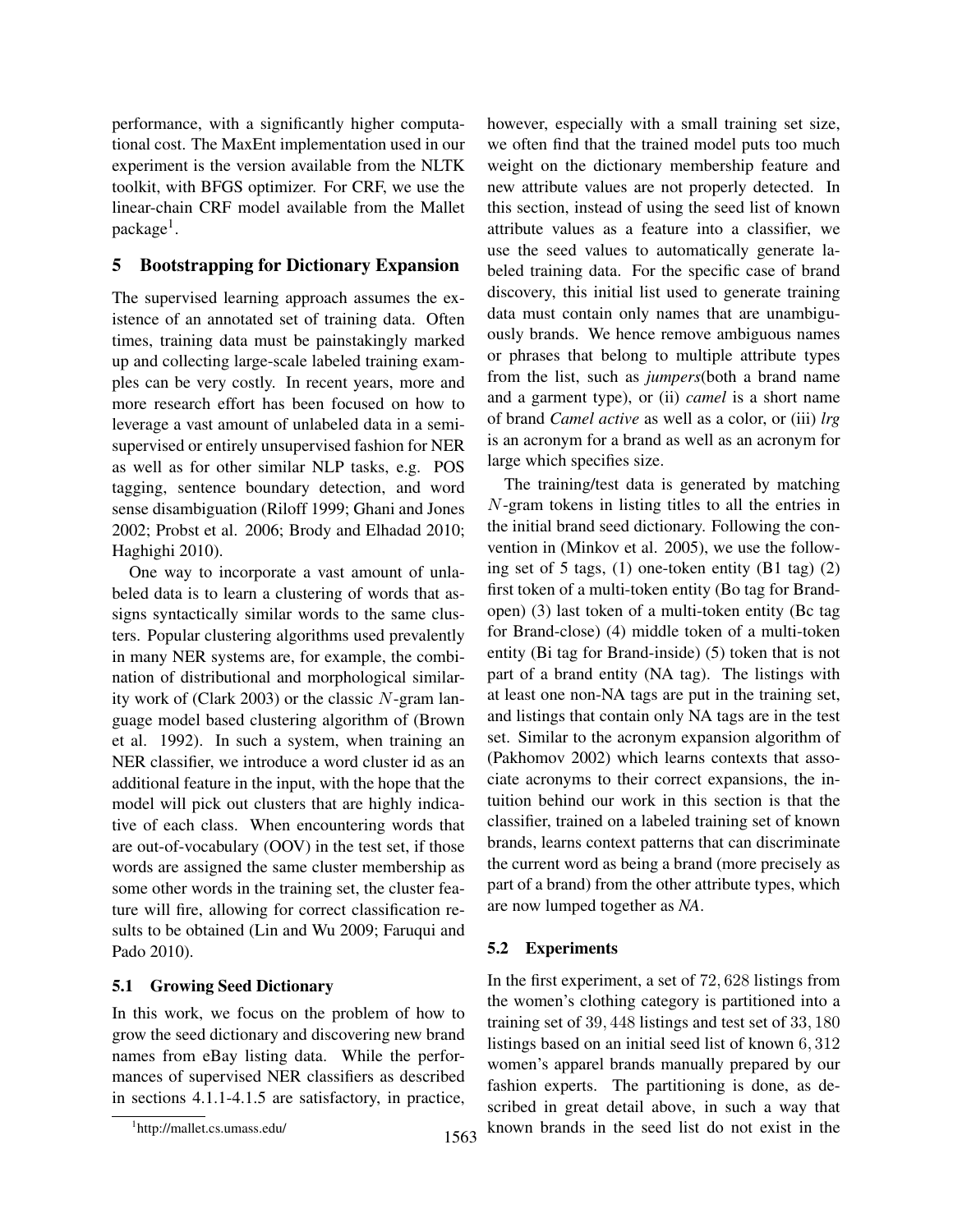| <b>Women's Clothing</b> | Men's Clothing    | <b>Garment Type</b> |
|-------------------------|-------------------|---------------------|
| 'monsoon'               | henley's          | nightshirt          |
| riverislandtop          | abercrombie&fitch | cargoshorts         |
| dorothyperkins          | lacost            | trenchcoat          |
| river islanfd           | versace           | sweatpants          |
| marks&spencers          | sonnetti          | cardigans           |
| river islands           | supremebeing      | boardshorts         |
| river islan             | brookhaven        | tracksuite          |
| monsoomn                | guiness           | swimshorts          |
| dorothry perkins        | 'next'            | trouses             |
| principle               | suprerdry         | microfleece         |
| ?river island           | henbury           | boilersuit          |
| bnwtmonsoon             | paul smiths       | snopants            |
| marella                 | ricci             | pis                 |
| soulcal                 | craghopper        | ikt                 |

Table 3: Discovered attribute values, ranked order by their confidence scores. (Left) Discovered brands from Women's clothing category. We use 6,312 brands as seed values. (Middle) Discovered brands from Men's clothing category, with 3,499 seed values used. (Right) Discovered garment types (styles) from Men's clothing category, learned from 203 seed values.

test data (using exact string matching criterion). We train a 5-class MaxEnt classifier and adopt the same feature sets as described in Section 4.1.3. During the test phase, the classifier predicts the most likely brand attribute from each listing, where we are only interested in the predictions with confidence scores exceeding a set threshold. We ranked order the predicted brands by their confidence scores (probabilities) and the top 300 unique brands are selected. We manually verify the 300 predicted brands and found that 90.33% of the predicted brands are indeed names of designers or women's apparel stores (true positive), resulting a precision score of 90.33%.

Indeed, the precision score presented above is obtained using an exact matching criterion where partial extraction of a brand is regarded as a miss, i.e. our extractor extracts only *Calvin* when *Calvin Klein* is present in the listing (false positive). The left column of Table 3 shows examples of newly discovered brands from Women's clothing category. Many of these newly discovered brands are indeed misspelled versions of the known brands in the seed dictionary.

The middle column of Table 3 shows a set of Men's clothing brands learned automatically from a similar experiment conducted on a set of 105, 335 listings from Men's clothing category. Using an ini- $\frac{1}{64}$ 

|                              | Seed list   Test set 1   Test set 2 |           |
|------------------------------|-------------------------------------|-----------|
| Orig. seeds                  | 83.56%                              | $90.02\%$ |
| Orig. seed $+200$ new brands | 92.75%                              | 93.66%    |

Table 4: NER Accuracy on 2 test sets as the seed dictionary for brands grows. Results shown here are obtained the same Men's clothing category dataset, as used to show the supervised NER results in Table 2.

tial set of 3, 499 known brand seeds, we partition the dataset into a training set of 67, 307 listings and a test set of 38, 028 listings (for later reference we refer to this test set as set A). Based on the top 200 predicted brands, 179 of which are verified as being true positive samples, resulting in 89.5% precision. We carry out a similar experiment to grow the seed dictionary for garment type, and are able to identify the top 60 new garment types. 54 out of 60 are true positive samples, resulting in precision score = 90%. Examples of the newly discovered garment types are shown in Table 3 (right column), where abbreviated forms of garment types such as *jkt* (short for jacket) and *pjs* (short for pajamas) are also discovered through our algorithm.

By adding these newly discovered attributes back to the dictionary, we can now re-evaluate our supervised NER system from section 4 with the grown seed list. To this end, we construct 2 test sets from the same 105, 335 listings of Men's clothing category as used in Section 4. Test set 1 is a set of 500 listings randomly sampled from the 38, 028 listing subset known not to contain any brands in the original brand seed dictionary (set A). As seen in Table 4, an improvement of 9% in accuracy results from the use of the grown seed list. Since this dataset is known to not contain any brands from the original brand seed dictionary, the addition of 200 new brands solely accounts for all the accuracy boost. Test set 2 is constructed slightly differently by randomly sampling 500 listings from the entire 105, 335 listings of Men's clothing category. As seen in Table 4, a smaller improvement of 3.7% is observed.

## 6 Normalization

With the above described brand discovery algorithm, the newly discovered brands from the test set can be grouped into 2 categories  $-$  (i) misspelling, spelling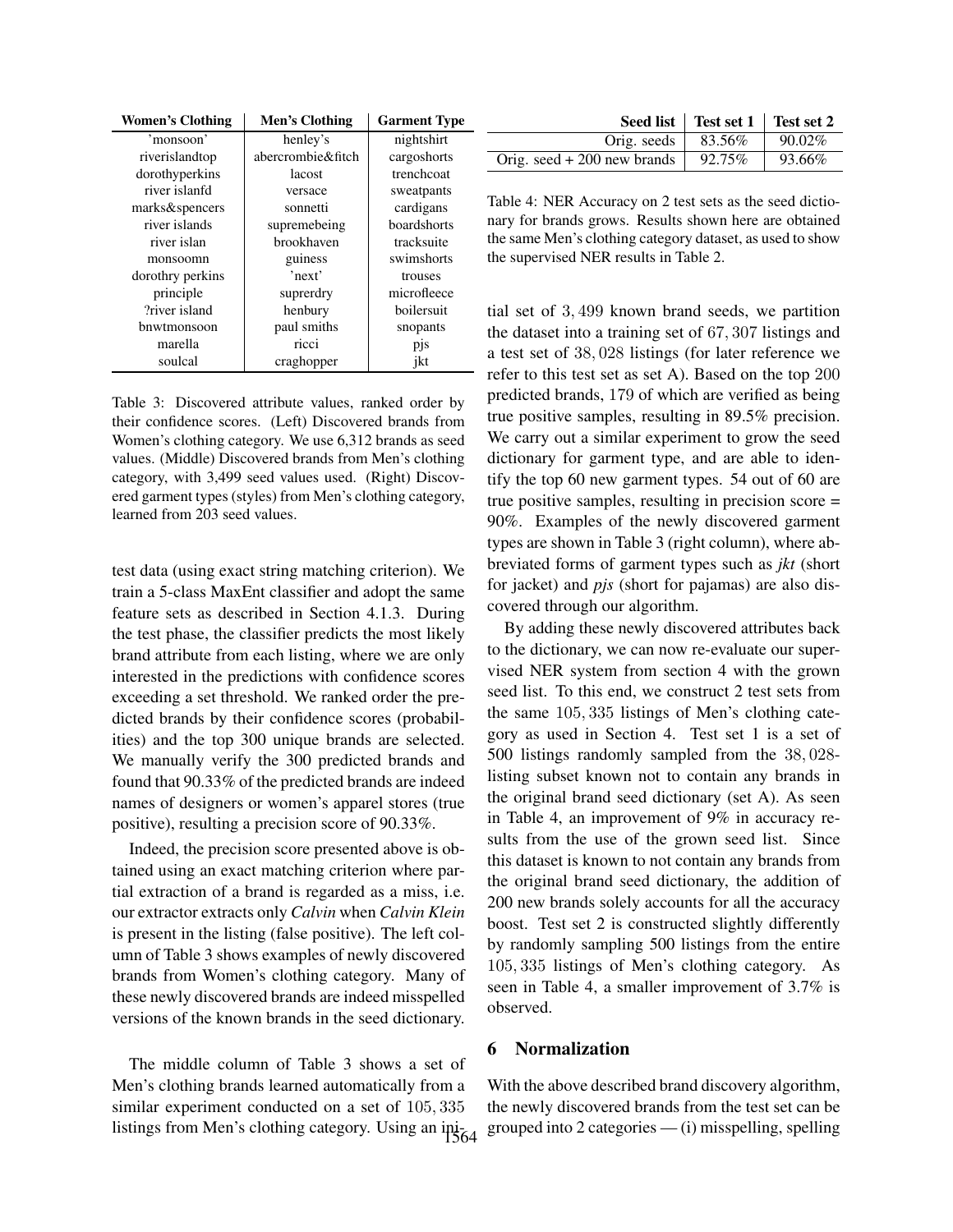invariants, abbreviated forms of known brands in the seed list or (ii) novel brands or clothing/shoes designers, which are not members of the original seed list. Normalizing the variants of a known brand to a single normalized output value is an important aspect of our attribute extraction algorithm, as these variants account for over 20% of listings in the eBay clothing and shoes category. When gathering business/marketing intelligence, missing out on 20% of the data could skew the calculation of supply, demand, and pricing metrics, and eventually lead to the wrong policy decision made.

The problem of alternate spellings of names has been addressed in the database community successfully using fuzzy string matching algorithms e.g. Soundex or string edit distance. In this work, since the attribute values are often partially extracted, i.e. a word in a multi-word phrase is extracted, in order to match to the correct normalized value, we must investigate robust substring matching algorithms suitable for partial matching. To this end, we explore 2 string similarity/distance measures for normalizing the extracted attributes. First, we investigate n-gram similarity measures defined as the number of shared character n-grams, i.e. substrings of length  $n$  (Kondrak 2005). More specifically, a string similarity measure between s1 and s2 is defined as the percentage of common substrings of length  $n$  (out of all substrings of length  $n$ ). This similarity measure is quite robust to partial matching, as a two-word phrase can appear out of order while most of the character *n*-grams, where  $n = 3$ , remain virtually unchanged. Certainly, finding the right value of  $n$  will greatly impact the matching performance of the algorithm. In our experiment, we find the optimal  $n$  for brands to be 3 and 4. Table 5 shows a few examples of normalized outputs as a result of finding the best match for the extracted brand names from among a set of predefined normalized values. When the best matching score falls below a threshold, we declare no match is found and classify the extracted brand as a new brand.

Another distance measure that we explore is the Jaro-Winkler distance. Designed to be more suitable for matching short strings such as people's names, Jaro-Winkler distance is defined based on the number of character transpositions and the number of matching characters. In addition, a prefix scale  $\mathfrak{p}_{65}$ 

| <b>Extracted brands</b> | <b>Normalized values</b> |  |
|-------------------------|--------------------------|--|
| river islands           | river island             |  |
| fruit of loom           | fruit of the loom        |  |
| fruit loom              | fruit of the loom        |  |
| 'ralph lauren           | ralph lauren             |  |
| mark & spencer          | marks & spencer          |  |
| yvessaintlaurent        | yves saint laurent       |  |
| yves st laurent         | yves saint laurent       |  |
| combats                 | combat                   |  |
| 'kickers'               | kickers                  |  |
| kickers                 | kickers                  |  |
| armarni                 | armani                   |  |
| abrecrombie             | abercrombie              |  |
| life & limb             | <b>NEW BRAND</b>         |  |
| oliver baker            | <b>NEW BRAND</b>         |  |
| haines & bonner         | <b>NEW BRAND</b>         |  |
| dehavilland             | <b>NEW BRAND</b>         |  |
| nigel cabourn           | <b>NEW BRAND</b>         |  |

Table 5: Extracted brands and their corresponding normalized values.

parameter is used and can be tuned to weigh more favorably on strings that match from the beginning for a set prefix length. In our experiments with brand normalization, over 50% of the matches from the Jaro-Winkler distance are, however, identified as being incorrect.

# 7 Conclusion

In this work, we have described an information extraction system for applications in the domain of inventory/business Intelligence. The goal is given an eBay listing title, our system correctly extracts the defining attributes in order to associate each item to a specific product. We investigate and compare several supervised NER systems — supervised HMM, SVM, MaxEnt, and CRF — and found SVM and MaxEnt with Viterbi decoding to yield the best performance. Focusing on the clothing and shoes categories on eBay's site, we presented a bootstrapped algorithm that can identify new brand names corresponding to (1) spelling invariants or typographical errors of the known brands in the seed list and (2) novel brands or designers. Our attribute extractor correctly discovers new brands with over 90% precision on multiple corpora of listings. To output normalized attribute values, we explore several fuzzy string comparison algorithms and found n-gram substring matching to work well in practice.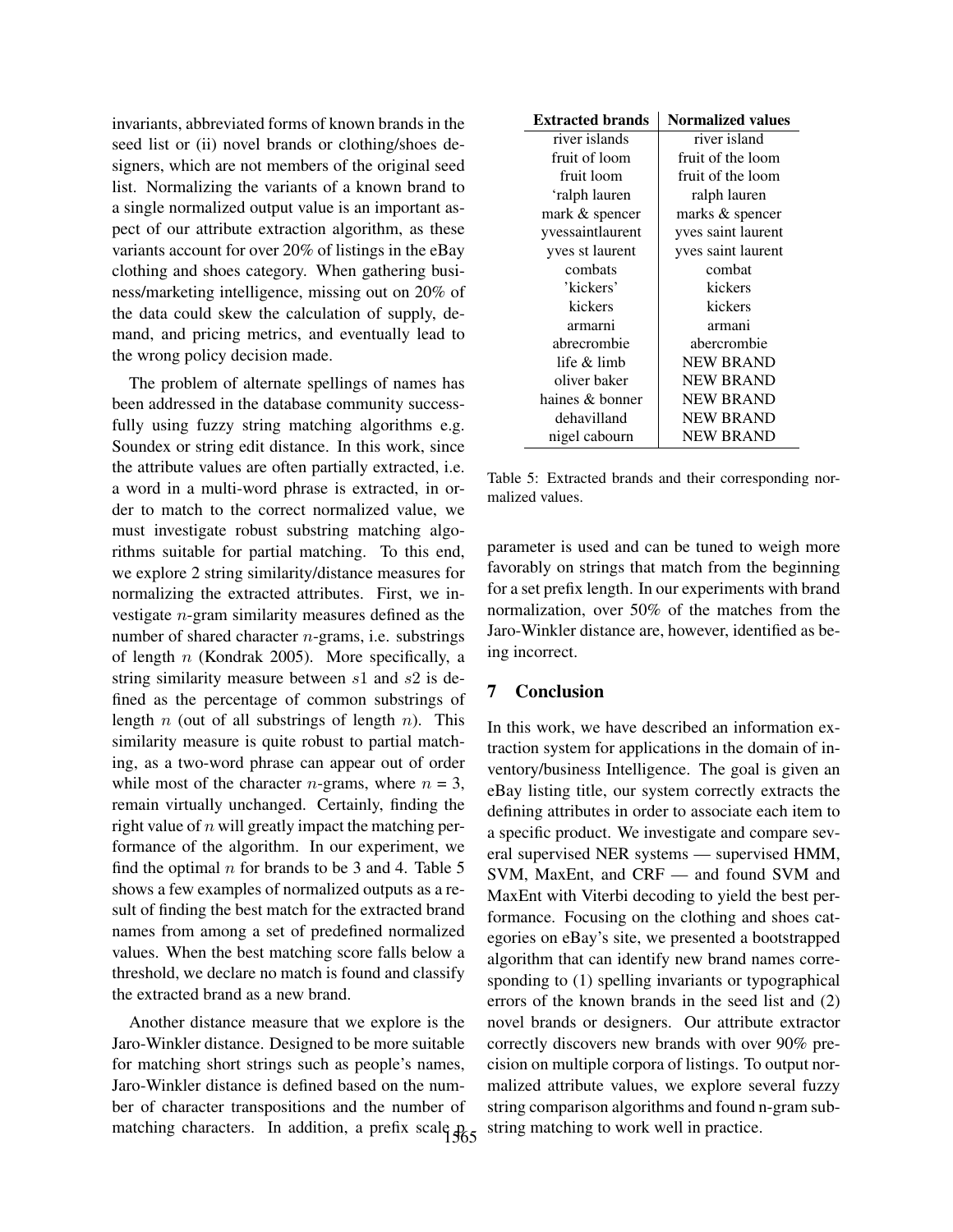## 8 Acknowledgment

The authors would like to thank Nalini Johnas and Padmanaban Ramasamy for their help in gathering listing data used in all of our experiments.

#### References

- A. Berger, S. Pietra, V. Pietra, *A Maximum Entropy Approach to Natural Language Processing*, ACL 1996.
- S. Brody, N. Elhadad, *An Unsupervised Aspect-Sentiment Model for Online Reviews*, HLT-NAACL 2010.
- P. Brown, P. deSouza, R. Mercer, V. Della Pietra, J. Lai, Class-based n-gram Models of Natural Language, ACL 1992.
- C.-C Chang, C.-J. Lin, LibSVM: A Library for Support Vector Machines (2001).
- H. L. Chieu, H. T. Ng, *Named Entity Recognition with a Maximum Entropy Approach*, ACL 2003.
- A. Clark, Combining Distributional and Morphological Information for Part of Speech Induction, EACL 2003
- G. Demartini, C. S. Firan, M. Georgescu, T. Iofciu, R. Krestel, and W. Nejdl, *An Architecture for Finding Entities on the web*, Latin American Web Congress 2009.
- J. Du, Z. Zhang, J. Yan, Y. Cui, and Z. Chen. *Using search session context for named entity recognition in query*. In SIGIR10, Geneva, Switzerland, July 19-23 2010.
- Asif Ekbal, Rejwanul Haque, and Sivaji Bandyopadhyay. 2008. *Named entity recognition in Bengali: A conditional random field approach*. In Proceedings of IJC-NLP, pages 589594.
- M. Faruqui, S. Pado, Training and Evaluating a German Named Entity Recognizer with Semantic Generalization, Proceedings of Konvens 2010, Saarbrucken, Germany.
- F. Feng, A. McCallum, *Chinese segmentation and new word detection using conditional random fields*, in COLING 2004.
- J. R. Finkel, T. Grenager, and C. Manning, *Incorporating Non-local Information into Information Extraction Systems by Gibbs Sampling*, ACL 2005.
- J. R. Finkel, C. Manning, *Nested Named Entity Recognition*, EMNLP 2009.
- R. Ghani, K. Probst, Y. Liu, M. Krema, A. Fano, *Text Mining for Product Attribute Extraction*, SIGKDD, 2006.
- R. Ghani, R. Jones, *A comparison of efficacy and assumptions of bootstrapping algorithms for training information extraction systems*, Workshop on Linguistic Knowledge Acquisition and Representation at the Third International Conference on Language Resources and Evaluation (LREC), 2002.
- T. Grenager, D. Klein, and C. D. Manning, *Unsupervised Learning of Field Segmentation Models for Information Extraction*, ACL 2005.
- D. Gruhl, M. Nagarajan, J. Pieper, C. Robson, and A. Sheth. *Context and Domain Knowledge Enhanced Entity Spotting In Informal Text*. In Proceedings of the 8th International Semantic Web Conference (ISWC 2009). Springer, 2009.
- A. D. Haghighi, *Unsupervised Models of Entity Reference Resolution*, Ph. D. Thesis, University of Calfornia, Berkeley, 2010.
- P. Halacsy, A. Kornai, C. Oravecz, *HunPos: an open source trigram tagger*, ACL 2007.
- H. Isozaki and H. Kazawa, *Efficient Support Vector Classifiers for Named Entity Recognition*, ACL 2002.
- R. Jones, *Learning to Extract Entities from Labeled and Unlabeled Text*, PhD Thesis, 2005.
- I. Kanaris, K. Kanaris, I. Houvardas, E. Stamatatos, *Words vs. Character N-grams for Anti-spam Filtering*, International Journal on Artificial Intelligence Tools, 2006.
- D. Klein, J. Smarr, H. Nguyen, C. Manning, *Named Entity Recognition with Character-level Models*, CoNLL 2003.
- R. Koeling, *Chunking with Maximum Entropy Models*, Proc. of CoNLL-2000.
- G. Kondrak, *N-Gram Similarity and Distance*, SPIRE 2005.
- V. Krishnan and C. D. Manning, *An effective two-stage model for exploiting non-local dependencies in named entity recognition*, in ACL-COLING, 2006.
- T. Kudo, Y. Matsumoto, *Chunking with Support Vector Machines*, ACL 2001.
- J. Lafferty, A. McCallum, F. Pereira, *Conditional Random Fields: Probabilistic Models for Segmenting and Labeling Sequence Data*, ICML 2002.
- V. I. Levenshtein, *Binary code capable of correcting deletions, insertions, and reversals.* Phs. Dokl., 6:707-710.
- D. Lin, X. Wu, *Phrase Clustering for Discriminative Learning*, ACL 2009.
- B. Liu, M. Hu, and J. Cheng, *Opinion Observer: Analyzing and Comparing Opinions on the Web*, WWW 2005.
- Xinnian Mao, Saike He, Sencheng Bao, Yuan Dong, and Haila Wang, *Chinese Word Segmentation and Named Entity Recognition Based on Conditional Random Fields*, Sixth SIGHAN Workshop on Chinese Language Processing, 2008
- A. McCallum, *Efficiently Inducing Features of Conditional Random Fields*, UAI 2003.
- A. McCallum, D. Jensen, *A Note on Unification of Information Extraction and Data Mining using Conditional-Probability, Relational Models*, Proceedings of IJCAI-2003 on Learning Statistical Models from Relational Data, 2003. <sup>1566</sup>